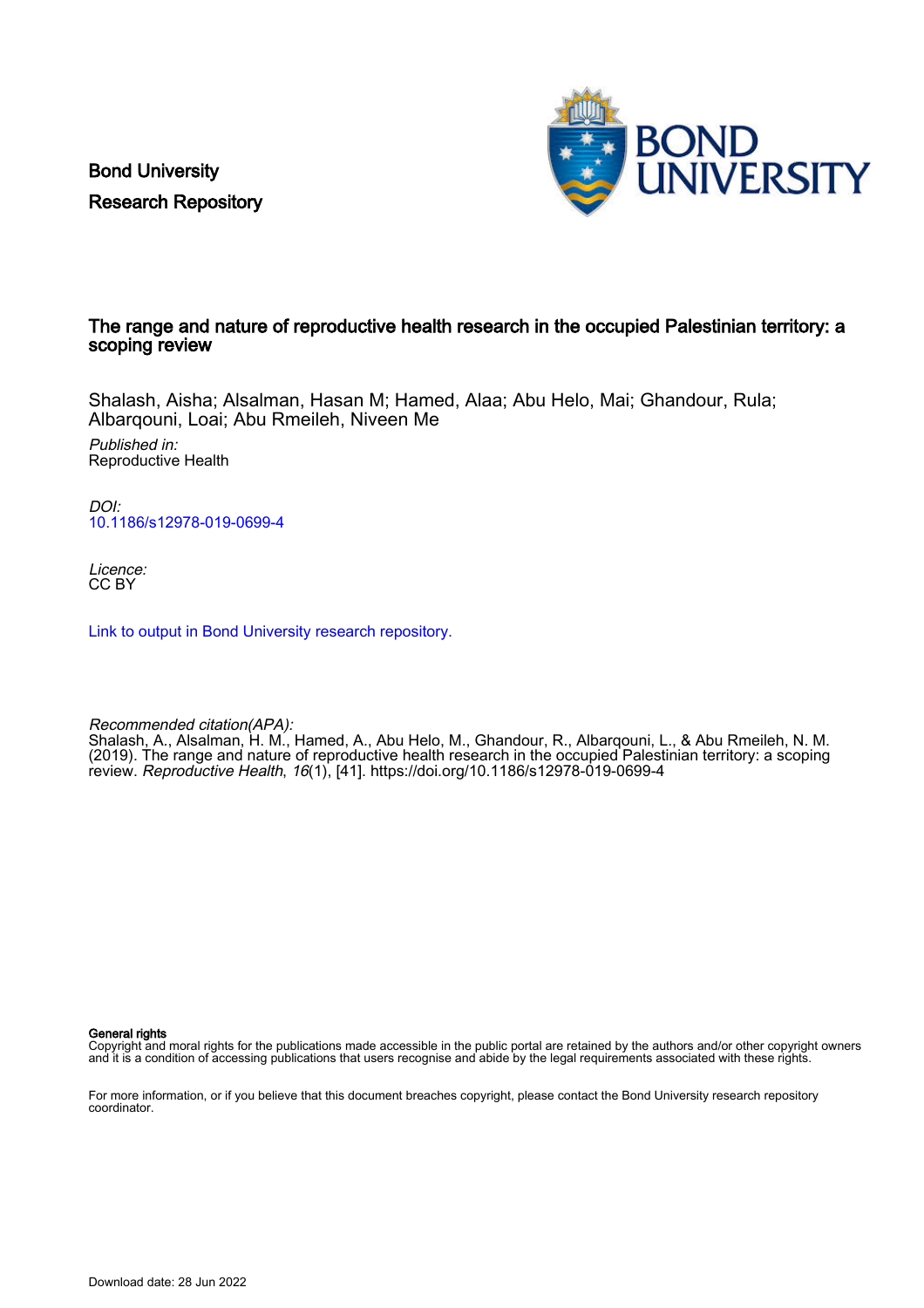# **Reproductive Health**

## **RESEARCH CHE Open Access**

# Check for updates

# The range and nature of reproductive health research in the occupied Palestinian territory: a scoping review

Aisha Shalash<sup>1[\\*](http://orcid.org/0000-0001-8955-3207)</sup> (@, Hasan M Alsalman<sup>2</sup>, Alaa Hamed<sup>3</sup>, Mai Abu Helo<sup>4</sup>, Rula Ghandour<sup>1</sup>, Loai Albarqouni<sup>5</sup> and Niveen ME Abu Rmeileh $<sup>1</sup>$ </sup>

### Abstract

Background: In order to set research priorities for reproductive health in the occupied Palestinian territory, it is vital to know what current research has been done in the field of reproductive health. The purpose of this scoping review is to examine the range and nature of reproductive health research in the occupied Palestinian territory and to identify research gaps in the existing literature.

Methods: We searched four databases: EMBASE, PubMed, CINAHL, and Popline. We included studies that: (i) are published (with an abstract); (ii) relevant to reproductive health; (iii) Palestinians living in Palestine; (iv) participants over the age of 15 years; and (v) restricted to human research. Three independent reviewers screened title and abstracts, and extracted data from included articles. We conducted quantitative and qualitative analyses.

Results: Of 1025 titles and abstracts screened, 145 articles were included. 52 (36%) articles were conducted in community setting and 34 (24%) were conducted in hospitals. There were 5 (3%) experimental studies. 15 articles had more than one main theme; 160 subthemes overall were identified. The most frequently studied theme was labor and delivery ( $n = 19$ ; 12%). One article discussed adolescent reproductive health and menopause while no articles discussed men's reproductive health.

**Conclusions:** 91% of the research conducted is observational. The focus of reproductive health research was to understand the topic, community and providers' perceptions and knowledge. Articles related to the quality of services were limited. It is also important to research the reproductive health of women outside of reproductive age, men, and adolescents.

Keywords: Scoping review, Reproductive health, Occupied Palestinian territory

### Plain English summary

To be able to better understand the different needs of the occupied Palestinian territory in regards to reproductive health research it is first important to take into consideration the research that has been published in hopes to reduce research waste. The purpose of this scoping review was to examine the range and nature of reproductive health research in the occupied Palestinian territory and to identify research gaps in the existing literature. The best way was to do a scoping review to

RA

Full list of author information is available at the end of the article



© The Author(s). 2019 **Open Access** This article is distributed under the terms of the Creative Commons Attribution 4.0 International License [\(http://creativecommons.org/licenses/by/4.0/](http://creativecommons.org/licenses/by/4.0/)), which permits unrestricted use, distribution, and reproduction in any medium, provided you give appropriate credit to the original author(s) and the source, provide a link to the Creative Commons license, and indicate if changes were made. The Creative Commons Public Domain Dedication waiver [\(http://creativecommons.org/publicdomain/zero/1.0/](http://creativecommons.org/publicdomain/zero/1.0/)) applies to the data made available in this article, unless otherwise stated.

<sup>\*</sup> Correspondence: [aashalash@birzeit.edu](mailto:aashalash@birzeit.edu) <sup>1</sup>

 $1$ Institute of Community and Public Health, Birzeit University, oPt, P.O.Box. 14, Birzeit, Palestine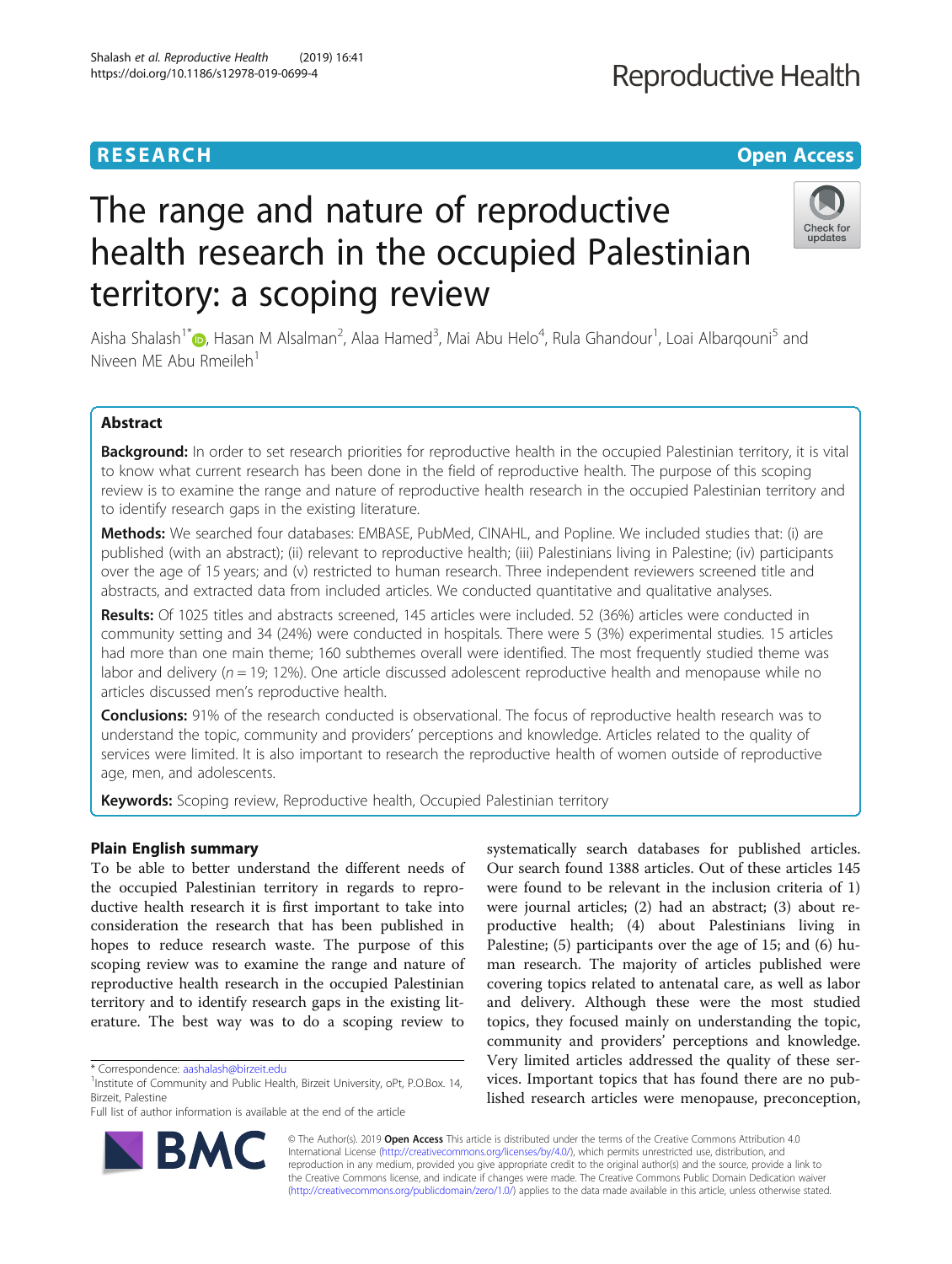and psychosocial services. The purpose of the scoping review was to include all available research regardless of the quality. Further research can be done to assess the quality of the existing reproductive health research in the occupied Palestinian territories.

#### Key points

- 1. Performing relevant research is important in translating research into practice.
- 2. Engaging health professionals in research helps with implementation of results.
- 3. More reproductive health articles are needed on marginalized groups.
- 4. These marginalized groups include adolescents, men, and menopausal women.

#### Background

Research waste has been a top of discussion for decades. Goes as far back as the 1960s when the importance of reducing avoidable research waste was measured. Great strides have been made to help decrease the 85% medical research waste, but there is still a long ways to go [\[1](#page-8-0)].

There is global interest in helping countries conduct priority setting research [\[2,](#page-8-0) [3](#page-8-0)] and to bridge the gap between research results and policy formulation [[4](#page-8-0)]. In a study that looked at the matching of researchers' priorities and the interest of patients or health providers, it was found that out of 334 studies examined only 9 considered researcher priorities with the interests of patients or health providers [[5](#page-8-0)]. In the occupied Palestinian territory (oPt), with the feedback of Palestinian reproductive health stakeholders including; doctors, policy makers and university researchers; it found priority research should focus on health systems involving reproductive health, pregnancy-related issues, and post-natal and maternal complications. Adolescent's sexual and reproductive health, men's reproductive health, single women's reproductive health were not reproductive health stakeholders' main concern [[6](#page-8-0)].

The occupied Palestinian territory has been under chronic occupation for more than 60 years. Such chronic crises conditions pose many challenges for building a sustainable health system on one hand and producing good quality research on the other hand [\[7\]](#page-8-0). As a result, research production has been mainly a response to emerging health issues. A recent review showed evidence of mismatching between the health burden of certain diseases/conditions and the number of published research reports on those diseases/ conditions in the oPt. Cardiovascular disease, cancer, and maternal and neonatal deaths accounted for more than two-thirds of the total deaths in the oPt (67%), but were addressed only in (23%) in published articles [\[8](#page-8-0)]. A compilation of research produced in reproductive health in the oPt is not available, although there is an indication of an increase in the number of articles addressing public health and medical topics in the last years [\[9\]](#page-8-0). To understand the different needs of the occupied Palestinian territory in regards to reproductive health research it is important to take into consideration previously published research. By doing this, we better understand the research we have and what research is needed. The purpose of this scoping review is to describe the range and nature of reproductive health research in the occupied Palestinian territory and to identify research gaps in the existing literature.

#### Methods

#### Search strategy

We systematically searched (from conception till 6th June 2017) four databases, PubMed, EMBASE, CINAHL, and Popline, using search terms that were relevant to reproductive health (e.g., reproductive health, antenatal) and Palestinian regions (e.g., oPt). The PubMed search strategy is available as (Additional file [1](#page-7-0)). The other databases were searched using the same words and appropriate Boolean and truncation operators. Due to the interest in published scientific articles only, grey literature and unpublished reports were not included. Reference lists of all included studies were hand-searched to identify any additional relevant articles. Using Thomson Endnote software, duplicate articles were removed. There was No language restriction applied.

#### Study selection

Two independent reviewers screened titles and abstracts of retrieved articles. Articles were considered for inclusion if they meet our eligibility criteria: (1) were journal articles; (2) had an abstract; (3) about reproductive health; (4) about Palestinians living in Palestine; (5) participants over the age of 15; and (6) human research. An age limit of 15 and over was used because reproductive age starts at 15 for both males and females. It is important to note that although articles only conducted in Palestine were included, some articles were multi-country studies and these studies were considered eligible for inclusion. Discrepancies were discussed among the reviewers and when consensus could not be reached a third reviewer made the final decision of inclusion or exclusion.

#### Data extraction

Two independent reviewers extracted data on: title, year of publication, journal name, impact factor of journal, number of citations, number of authors, co-authors, first author affiliation, at least one author has Palestinian affiliation, and funding sources if mentioned. Further, we extracted data on: geographical location, setting of study, study population, age of population, sample size, study design, purpose of study, and theme of study, outcomes, and key findings. Discrepancies were discussed among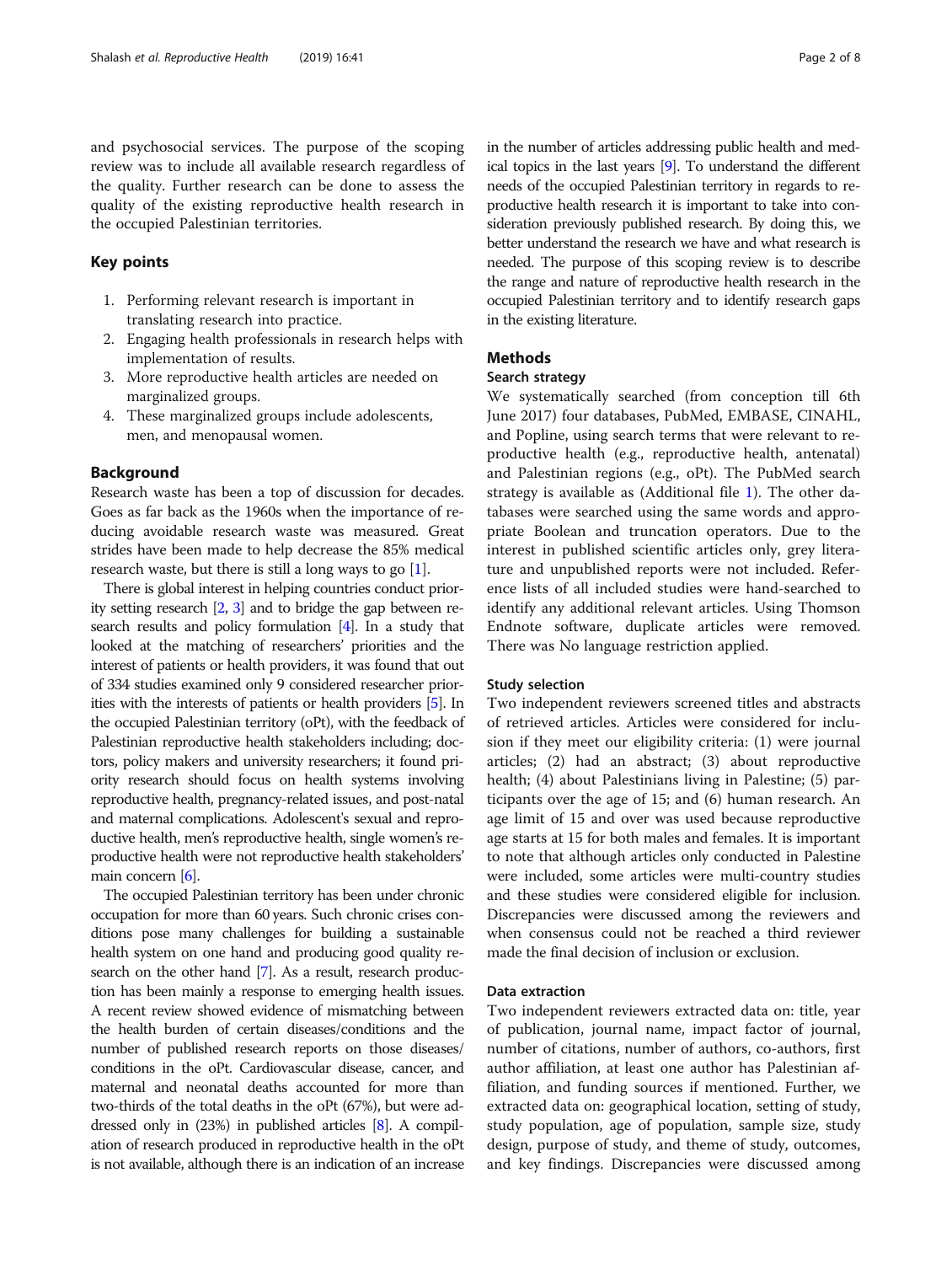reviewers and a third reviewer made the decision if discrepancies could not be resolved. Full text articles were excluded if after thoroughly reading the article did not fall under the inclusion criteria of the title and abstract screening.

### Data analysis

The results of article characteristics were summarized using frequency and percentages. Each article was also analyzed thematically looking for themes and subthemes by two independent researchers. An article was not limited to one theme or subtheme. The themes and subthemes were discussed by two researchers and three local gynecologists agreed on the results presented in this paper.

#### Results

The initial database searches yielded a total of 1388 articles. Of 1025 articles screened, 174 articles were eligible for full text screening. Of these 174 articles, 145 articles were included for qualitative and quantitative analysis (Fig. 1). The 29 articles were excluded because during full text screening they were found  $(n = 15)$  not to be about reproductive health,  $(n = 6)$  Palestinians living in Palestine and  $(n = 8)$  the target age group was less than 15. Article characteristics are available in (see Additional file [2\)](#page-7-0).

#### Study characteristics

Included articles were published between 1986 and 2017 (72 articles were published between 1986 and 2009, and 73 articles 2010–2017). 86 articles were published in general health or medical journals (59%) compared to 59 published in journals specific to reproductive health and gynecological medicine (41%). The included articles were published in 111 different journals, with the more popular journals being Eastern Mediterranean Health Journal  $(n = 9)$ , BMC Pregnancy and Childbirth  $(n = 4)$  and Reproductive Health Matters  $(n = 4)$  and Health Policy  $(n = 3)$ , Journal of Interpersonal Violence  $(n = 3)$ , and Social Science & Medicine  $(n = 3)$ . 14 journals have two publications and the rest with only one each. Impact factor of these journals ranged from no impact factor to 44; with the median impact factor being 2. Article citations spanned from 0 to 233 citations, with 20% of the articles having no citations and 80% of the articles with 24 citations or less.

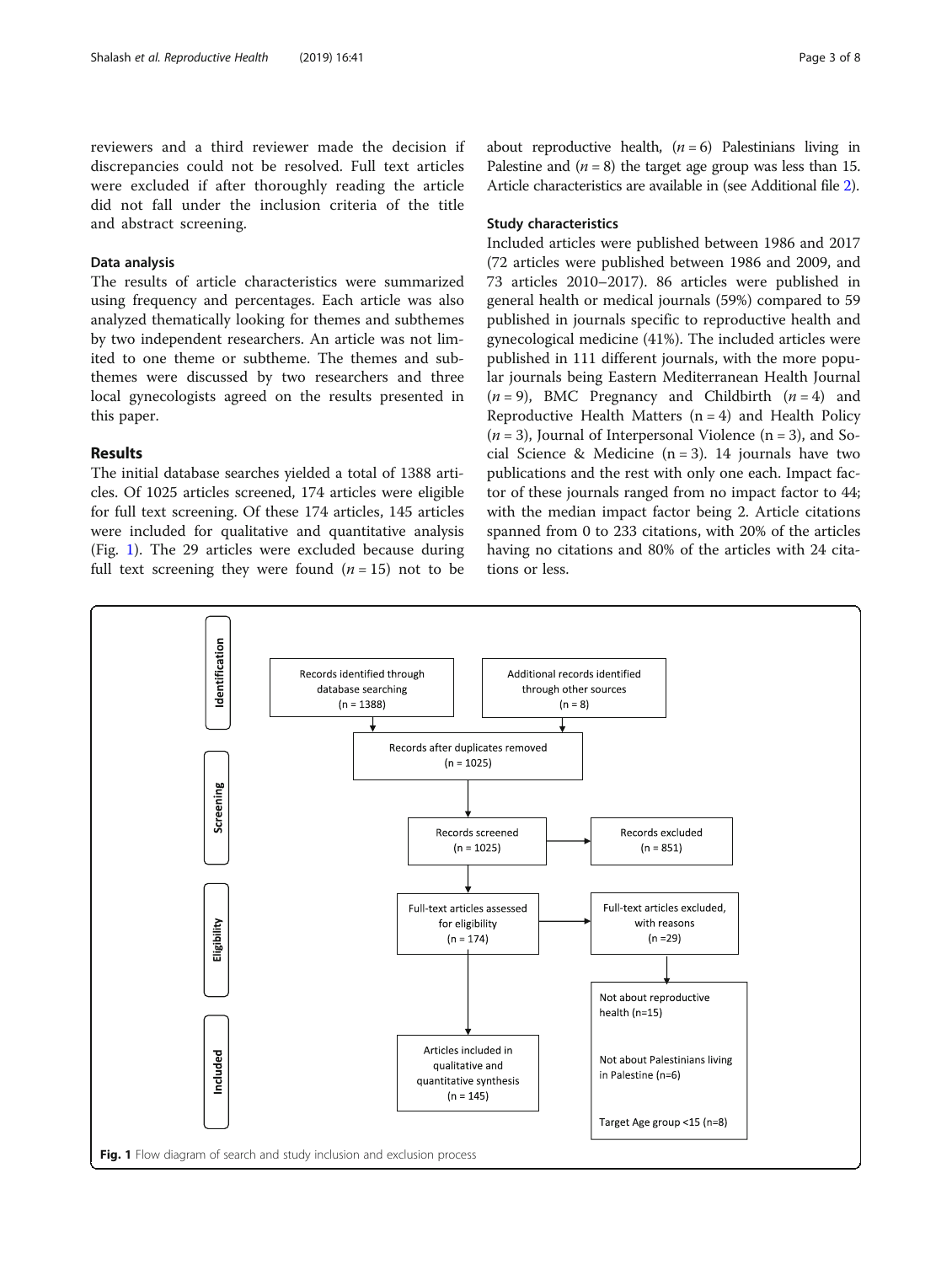Palestinian first authors wrote articles (69/145; 48%) of the time, while (75/145; 52%) of first authors were from Israel, the Region or International authors. First authors that were from Israel, the Region or International affiliation, (50/75; 67%) did not include at least one Palestinian co-author on their published article. 70 (48%) articles reported funding sources; 19 (13%) were from Europe, 16 (11%) were from North America, and 18 (12%) articles were locally funded or received no funds. Table 1 describes the general characteristics of included articles in this study.

Going into more depth of the journal article it showed that most studies were conducted in the West Bank alone (58/145; 40%). Journal articles that included oPt in a multi-country study about reproductive health were (6/145; 4%). The majority of the journal article were conducted in the community setting (57/145; 39%), only (37/145; 25%) were conducted in hospitals and (41/145; 28%) were conducted in a private or government clinic. There were 5 (3%) experimental studies conducted in reproductive health in the oPt. Over half of the studies (84/145; 58%) were cross-sectional studies and (16/145; 11%) were case control studies. More details of the breakdown can be found in Table [2](#page-5-0).

#### Main themes and subthemes

Some of the articles  $(n = 15)$  had more than 1 main theme and so 160 subthemes overall were identified. The most published theme was labor and delivery ( $n = 19$ ). The subthemes involved were breastfeeding, cesarean section, childbirth, stillbirths, amniotomy, and vaginal examination during birth. Breastfeeding was explored in the sense of factors that affect breastfeeding and cesarean section mainly looked at percentages within hospitals and communities. Childbirth was one of the main subthemes concerning labor and delivery. Many of the articles discussed routine services, safe place and location for delivery, practices, evidence into practices taken, quality of care, and labor management practices. Stillbirths mainly estimating numbers and vaginal examination during birth looked at women's feelings and knowledge about examination.

The second most published themes were both contraception and postnatal care  $(n = 16)$ . Within contraception, fertility was the most studied. Articles looked at the changing trends in fertility, the value of children, economic, political, social and etiological factors that were associated with fertility. The knowledge, services, practices, and gender relations of family planning were also present as subthemes under contraception. Postnatal care also had a wide variety of subtopics. Topics such as breastfeeding, postnatal services, pregnancy intentions, Trichomonas Vaginallis and one article on postpartum depression. With breastfeeding, articles discussed the use of breastfeeding as a contraception method and its

|                                             | 14(172)        | 70   |
|---------------------------------------------|----------------|------|
| Publication Year                            |                |      |
| 1986-1989                                   | $\overline{2}$ | 1.4  |
| 1990-1999                                   | $\overline{7}$ | 4.8  |
| 2000-2009                                   | 63             | 43.5 |
| 2010-2017                                   | 73             | 50.3 |
| Journal Type                                |                |      |
| General                                     | 86             | 59.3 |
| Specialized                                 | 59             | 40.7 |
| Journal Impact Factor                       |                |      |
| Less than 1                                 | 19             | 13.1 |
| $1$ to $3$                                  | 82             | 56.6 |
| Greater than 3                              | 15             | 10.3 |
| No Impact Factor                            | 29             | 20.0 |
| Affiliation of First Author                 |                |      |
| Local                                       | 69             | 47.6 |
| Israel                                      | 17             | 11.7 |
| Regional                                    | 20             | 13.8 |
| Europe                                      | 23             | 15.9 |
| North America                               | 10             | 6.9  |
| Asia                                        | 5              | 3.4  |
| Unknown Affiliation                         | 1              | 0.7  |
| One of the Co-authors has Local Affiliation |                |      |
| Yes                                         | 94             | 64.8 |
| No                                          | 50             | 34.5 |
| Unknown Affiliation                         | 1              | 0.7  |
| Funding of Journal Article                  |                |      |
| Local                                       | 8              | 5.6  |
| Israel                                      | 1              | 0.7  |
| Regional                                    | 9              | 6.2  |
| Europe                                      | 19             | 13.1 |
| North America                               | 16             | 11.0 |
| UN                                          | 7              | 4.8  |
| No funding received                         | 10             | 6.9  |
| Not mentioned                               | 75             | 51.7 |

effectiveness, the marketing of breastmilk substitutes, lead levels in breastmilk, and the prevalence and effect of breastfeeding prevalence on infant's health outcomes. Postnatal services discussed were the factors associated with the lack of postnatal care. Postpartum depression was discussed briefly in an article that looked at the quality of life postpartum.

Antenatal care can be found to be the theme in 14 of the journal articles. The articles found had a variety of subthemes. Three articles discussed pregnancy intentions, birth spacing, and preterm birth and its risk

 $N(145)$   $0/$ 

#### Table 1 Characteristics of included articles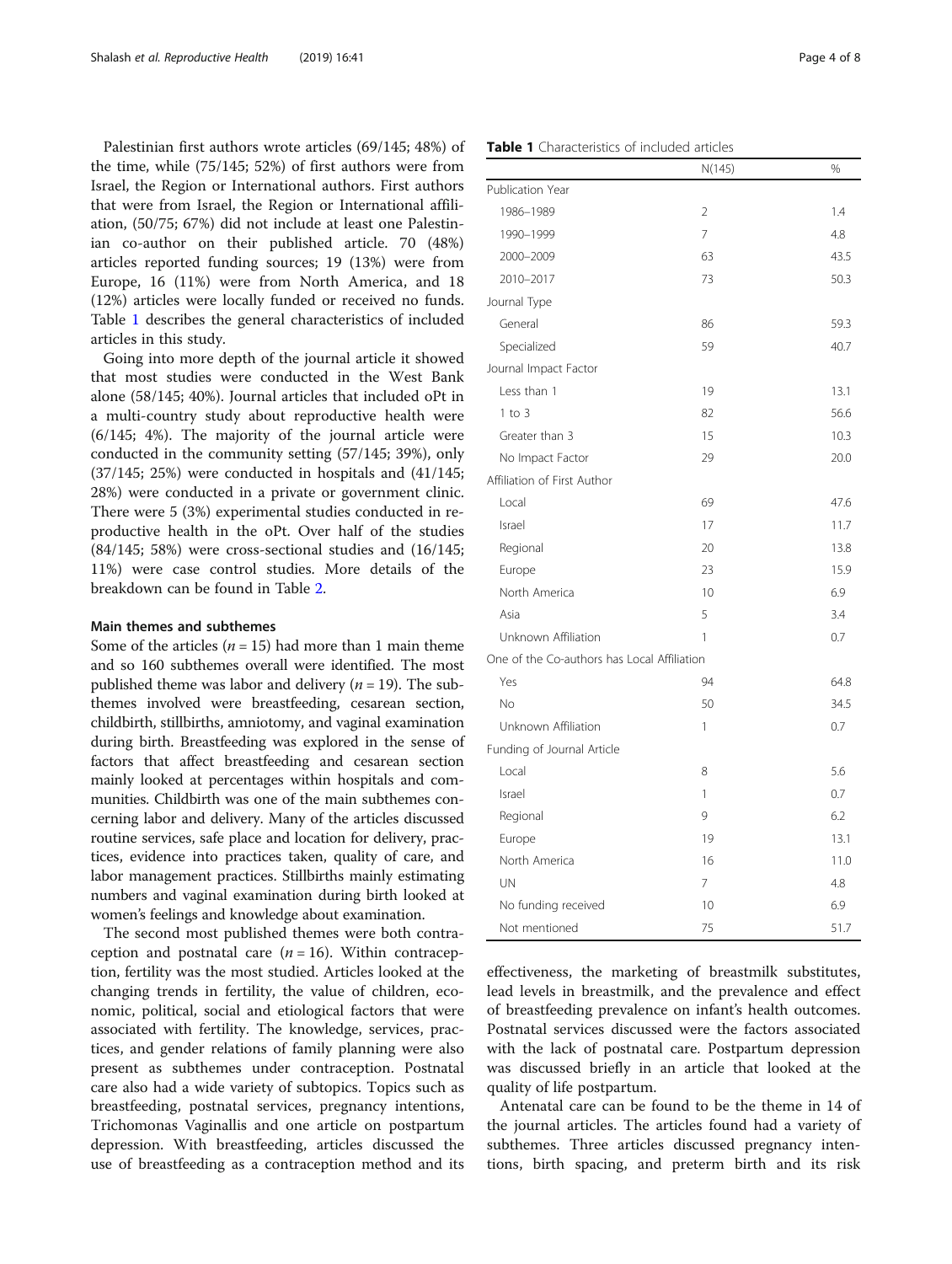<span id="page-5-0"></span>Table 2 Study characteristics of included articles

| Region of Study Population          | N (145)        | Percent |
|-------------------------------------|----------------|---------|
| Occupied Palestinian territory      | 36             | 24.8    |
| West Bank                           | 58             | 40.0    |
| Gaza Strip                          | 36             | 24.8    |
| Regional                            | 9              | 6.2     |
| International                       | 6              | 4.1     |
| Setting of Journal Article          |                |         |
| Hospital                            | 33             | 22.7    |
| Hospital and Clinic                 | $\overline{4}$ | 2.8     |
| Clinic                              | 41             | 28.3    |
| Community                           | 57             | 39.3    |
| Prison                              | 1              | 0.7     |
| Not applicable (N/A)                | 9              | 6.2     |
| Study Design of Journal Article     |                |         |
| Interventional/Experimental Studies | 5              | 3.4     |
| Observational Studies               |                |         |
| Cross-Sectional Study               | 84             | 57.9    |
| Case Control                        | 16             | 11.1    |
| Cohort Study                        | 14             | 9.7     |
| Qualitative Study                   | 15             | 10.3    |
| Case Series/Case Report             | 3              | 2.1     |
| Literature Review                   | 8              | 5.5     |

factors. Three articles explored the notion of maternal serum screening and the prevalence of cytomegalovirus and toxoplasmosis. Two articles sought to look at the consumption of oral drugs while pregnant. One article can be found on the prevalence of anemia among pregnant women. There were then a number of articles that were case studies or case-control studies that discussed Walker-Warburg syndrome, a successful pregnancy in a patient with Takayasu's arteritis, and exposure to indoor pollution. No articles were found to discuss preeclampsia, antenatal coverage or services, treatment of STIs, screening of mental health and other issues, and nutritional behaviors while pregnant.

Gender-based violence had  $(n = 13)$  a variety of subthemes that could be found in the articles included in this review. Three articles discussed political violence and its effect on intimate partner violence. Many articles looked at the knowledge and perceptions of wife abuse in society and the prevalence and perceptions of domestic violence in Palestinian society. One article discussed the effects of virginity testing and another on the domestic violence against single-never married women. No articles discussed gender-based violence services that are available to women.

Reproductive system cancers were themes in 11 different articles. The main subthemes discussed were the knowledge and perceptions of women of breast cancer, barriers to early detection of breast cancer and women's experience coping with breast cancer. There were articles that discussed the genetic mutations of the breast cancer gene and only one article discussed ovarian cancer. No articles discussed reproductive health cancer services or cervical cancer.

Sexually transmitted diseases (STDs) could be found 10 times as main themes. Six articles discussed HIV/ AIDs. Out of these six articles, four involved the prevalence of HIV/AIDs in drug users and prisoners. The other two articles discussed the knowledge and attitudes among women towards HIV/AIDs. The other articles discussed the prevalence and trends of Trichomonas Vaginallis, Chlamydia Tractomatis and Hepatitis C Virus (HCV) risk factors and genotypes. No article discussed STDs and the available services. Some of the main themes that were not covered in published articles were adolescent health, menopause, psychosocial services, preconception, and men's reproductive health. An extended list of main themes and subthemes can be found in Table [3.](#page-6-0)

#### Discussion

#### An increase in reproductive health research production

This scoping review summarizes the range and nature of the available published reproductive health articles in the occupied Palestinian territories and identifies the types of research available as well as research gaps. Every year after the year 1999, there was at least one reproductive health article published from the country. Half of the articles published about reproductive health in the oPt came 10 years after the International Conference of Population and Development (ICPD). Realizing that in order to further the progress of the Millennium Development Goals (MDGs) and now the Sustainable Development Goals (SDGs) related to reproductive health, there is still a need for more investment in reproductive health policies and education. All countries in the year of 2005 recommitted to making further progress in the ICPD Program of Action [[10\]](#page-8-0). The world's recommitment to reproductive health showed the topic to be of interest and can explain the rapid increase in publications after 2005.

#### Type and quality of studies

Further, the types of studies conducted were limited to observational studies. This is not unique to reproductive health research as recent review of public health research revealed that more than 75% of published research in the oPt is observational research [\[9](#page-8-0)]. There is almost a complete absence of operational and/or implementation research. The introduction of implementation research in the developing countries has been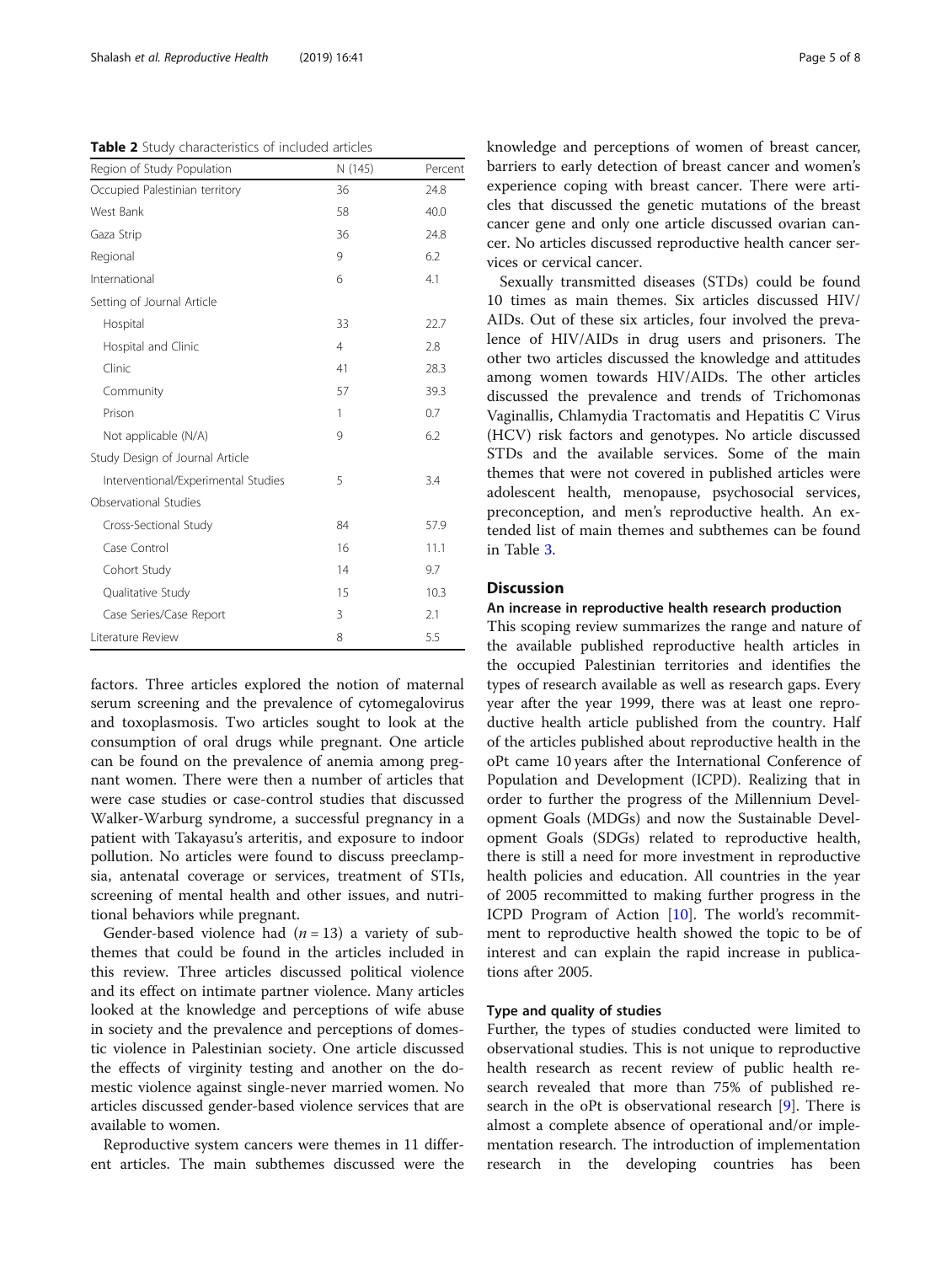| Main Themes                                           | Number of articles Sub Themes |                                                                                                                                                                                          |
|-------------------------------------------------------|-------------------------------|------------------------------------------------------------------------------------------------------------------------------------------------------------------------------------------|
| Labor/Delivery                                        | 19                            | Breastfeeding, Cesarean Section, Childbearing, Childbirth<br>Stillbirths, Amniotomy, Vaginal Examination during Birth                                                                    |
| Contraception                                         | 16                            | Family Planning, Fecundability, Fertility                                                                                                                                                |
| Postnatal Care                                        | 16                            | Breastfeeding, Pregnancy Intentions, T. Vaginallis, Postnatal Services, Postpartum Depression                                                                                            |
| Antenatal Care                                        | 14                            | Antenatal Services, Pregnancy Intentions, Cytomegalovirus, Early Pregnancy, Herb Use, Pregnancy<br>Pregnancy Risk Factors, Preterm Birth, Toxoplasmosis, Exposure to<br>Secondhand Smoke |
| Gender-based Violence                                 | 13                            | Domestic Violence, Political Violence, Sexual Abuse                                                                                                                                      |
| Reproductive System Cancers                           | 11                            | Breast Cancer, Ovarian Cancer, Cancer Mortality                                                                                                                                          |
| <b>STDs</b>                                           | 10                            | Chlamydia, HCV, HIV, Infertility, T. Vaginallis, AIDS, HBV                                                                                                                               |
| Infertility                                           | 9                             | Adolescence, Genetics, IVF, Genetics, Ovarian Hyperstimulation, PCOS                                                                                                                     |
| Maternal Morbidity                                    | 9                             | Anemia, Gestational Diabetes, Hypertension, PCOS, Preeclampsia, Maternal Deaths, Diabetes                                                                                                |
| Health Information,<br>Communication and<br>Education | 6                             | AIDS, Health Awareness, Health Education, Maternal Education, Maternal Health                                                                                                            |
| Marriage                                              | 6                             | Consanguinity, Early Marriage                                                                                                                                                            |
| Congenital Disorders                                  | 4                             | Beta-Thalassemia, Congenital disease                                                                                                                                                     |
| Quality of Services                                   | 4                             | Antenatal Services, Childbirth, Maternal Near Miss, Mortality Data, Postnatal Services                                                                                                   |
| RTIs                                                  | 4                             | Chlamydia, Pregnancy infections, T. Vaginallis, HPV                                                                                                                                      |
| Miscarriages                                          | 3                             | Miscarriages, Recurrent Pregnancy Loss                                                                                                                                                   |
| Nutrition                                             | 3                             | Herb Use, Iron Supplements                                                                                                                                                               |
| Preconception                                         | 3                             | Family Planning, Genetic Counseling, Genetic Testing                                                                                                                                     |
| Gender and Rights                                     | 2                             | Premarital Law, Never Married Women                                                                                                                                                      |
| Psychosocial Services                                 | 2                             | Maternal Health, Mental Health                                                                                                                                                           |
| War and Conflict                                      | $\overline{2}$                |                                                                                                                                                                                          |
| Adolescents Reproductive<br>Health                    | 1                             | Sexual Risk                                                                                                                                                                              |
| Menopause                                             | 1                             | Midlife                                                                                                                                                                                  |
| Never Married Women                                   |                               | Mortality Patterns                                                                                                                                                                       |
| Service Delivery and Coverage 1                       |                               | Quality of Antenatal Care                                                                                                                                                                |
|                                                       |                               |                                                                                                                                                                                          |

<span id="page-6-0"></span>**Table 3** Main Themes and Subthemes Presented in Journal Articles ( $N = 160$ )

encouraged recently but still funding allocated to such research is limited [[11\]](#page-8-0).

#### Most studied topics

The majority of articles published were covering topics related to antenatal care, as well as labor and delivery. Although these were the most studied topics, they focused mainly on understanding the topic, community and providers' perceptions and knowledge. Very limited articles addressed the quality of these services; although it was ranked as top research priority area by the Palestinian health providers working in reproductive health [[6\]](#page-8-0). Such research is needed especially for fragile health systems that function under humanitarian settings where women and children are the most affected groups [\[12](#page-8-0)]. The sustainability and scaling up of effective interventions and programs are core components that need to be further researched in crises conditions [\[13](#page-8-0)].

#### Least studied topics

Adolescent sexual and reproductive health and rights (ASRHR) was only discussed in one article. The lack of published articles on this topic is not surprising. The priority setting meeting of RH professionals in the oPt showed that ASRHR was not considered to be a topic of high demand [\[6](#page-8-0)]. Limited research on ASRHR was found in the Arab countries as well [[14](#page-8-0)] and some Arab countries still do not consider ASRHR a priority [\[15](#page-8-0)]. Worldwide there have been a number of activities aimed at promoting ASRHR but have faced challenges in sustainability. The Global strategy for women's, children and adolescents' health (2016–2030), has encouraged research in this area [\[16](#page-8-0), [17](#page-8-0)].

Adolescent sexual and reproductive health and rights is a topic in development without the cultural and religious beliefs that the oPt and other Arab countries face [[18\]](#page-8-0). Many adolescents believe the Maternal and Child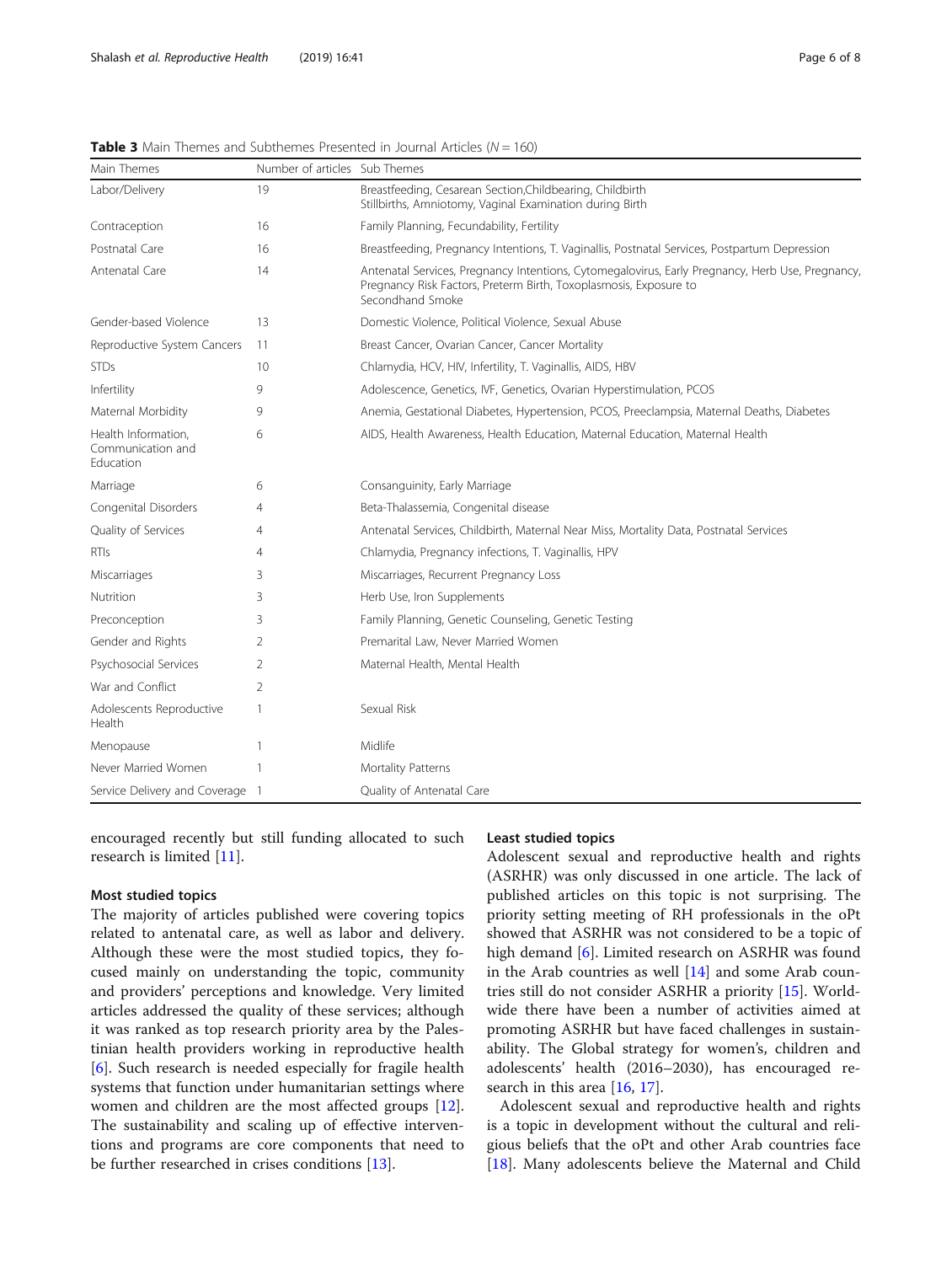<span id="page-7-0"></span>Health clinic are for married men and women only. Cultural and religious beliefs play a huge role in the lack of education and information provided to unmarried Arab men and women [\[19\]](#page-8-0). Sex before marriage and abortion are also two topics that are of cultural and religious sensitivity. Both topics are of importance; but due to cultural and context specific values, we have no numbers of actually how often they occur in Palestinian society [\[18](#page-8-0)]. It is estimated that more than one million unsafe abortions occur in the Middle Eastern and North African region a year [\[20\]](#page-8-0). We need special study designs that take into consideration cultural beliefs. Such capacity is lacking in the Middle East and North Africa in general and in the oPt as well [[19\]](#page-8-0).

No published research articles were found on important topics such as; menopause, preconception, and psychosocial services. The global strategy adopted the life course approach targeting health and well-being at every age [\[17\]](#page-8-0). It will be vital to encourage the research of women after they are no longer of reproductive age especially for their menopause transition [\[21](#page-8-0)], non-communicable diseases, well-being and quality of life [[22](#page-8-0)]. Reproductive cancer was also a marginalized topic with only screening, knowledge, practices and screening barriers were addressed mainly for breast cancer. Little information was available for ovarian or cervical cancer.

#### Health system priority and need

The active engagement of health providers in research was not observed and the translation of research results into practice were not documented in the reviewed articles. Although the oPt had more than 20 years screening program for cervical cancer using the pap-smear, there were no publications evaluating its effectiveness or benefit. There are several informal reports that were produced evaluating program specific reproductive health services (the pap smear screening program) but are not available for the public.. If health professionals are involved in the process of priority setting, research becomes more valuable and research waste is reduceable [\[23](#page-8-0)].

#### Strengths and limitations

This scoping review was the first to bring together scientifically published research on reproductive health in the occupied Palestinian territory. Using this review, we can better prioritize in which reproductive health research is essential. We can also use this information to better understand the reproductive health research status of the oPt.

In the current study, we tried to give readers a broad scope of the nature and range of topics published on Palestinian reproductive health. For this purpose, one of the limitations that can be found was that grey literature was not searched given we were interested in published scientific articles. There are several informal reports that were produced evaluating program specific reproductive health services but are not available for the public, for example the pap-smear screening program because no results were published.. The current review focuses on the content of the article rather than the quality of the research published. The purpose of the scoping review was to include all available research regardless of the quality. Further research can be done to assess the quality of the existing reproductive health research in the occupied Palestinian territories.

#### Conclusion

Reproductive health research in the past 20 years has increased in the oPt. The oPt has made great strides in trying to perform relevant reproductive health research. It is unclear if this research has actually translated into practice. The results of this paper can be used to advocate for reproductive health research that is not of duplicate nature and is a priority to reproductive health professionals. It is vital to take into consideration the needs of the community and engage reproductive health professionals in the research process from setting the research priorities into translating research results into change in policies or practices. The formation of multi-disciplinary teams will allow for different people of different backgrounds and expertise to give diverse ideas to make sure the research is comprehensive in satisfying all needs for the people involved.

#### Additional files

[Additional file 1:](https://doi.org/10.1186/s12978-019-0699-4) Search terms and strategy. (DOCX 14 kb) [Additional file 2:](https://doi.org/10.1186/s12978-019-0699-4) Article Characteristics of included articles. (XLSX 27 kb)

#### Acknowledgements

Not applicable

#### Funding

Funded by the UNDP-UNFPA-UNICEF-WHO-World Bank Special Programme of Research, Development and Research Training in Human Reproduction (HRP), a cosponsored program executed by the World Health Organization (WHO).

#### Availability of data and materials

Data and Material available on request.

#### Authors' contributions

AS - Conceptualization; Data curation; Formal analysis; Methodology; Project administration; Supervision; Validation; original draft; Writing – review & editing. HA- Data curation- Writing – review & editing. MH- Data curation-Writing – review & editing. AH- Data curation- Writing – review & editing. RG- Methodology; Writing – review & editing. LA- Methodology; Writing – review & editing. NAR-: Conceptualization; Funding acquisition; Methodology; Project administration; Supervision; Validation; Writing – review & editing. All authors read and approved the final manuscript.

#### Ethics approval and consent to participate

Consent and ethics approval was not needed.

#### Consent for publication

Not applicable